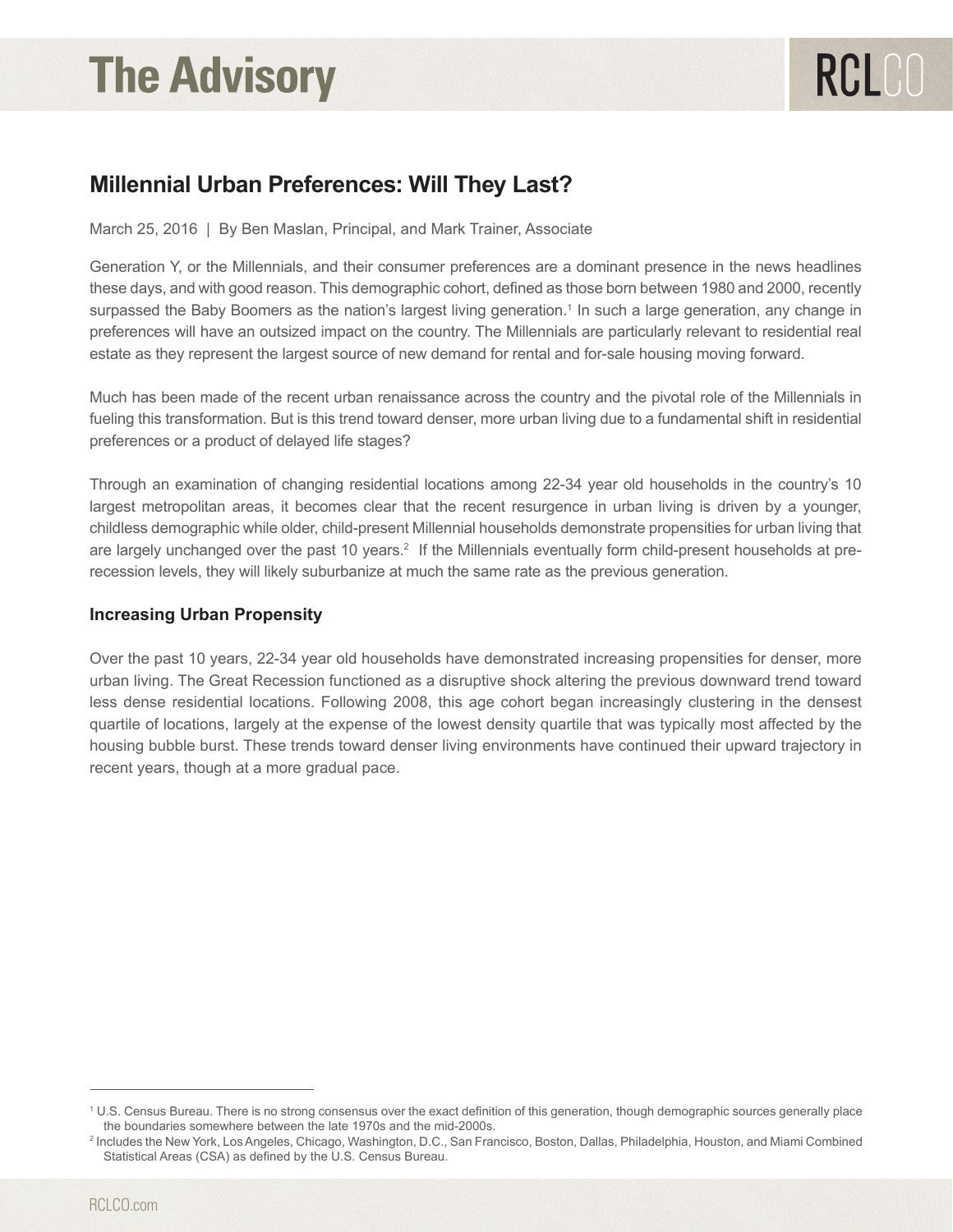# **Accelerating Overall Urban Propensities**



*Age 22-34 Households' Residential Locations Age 22-34 Households' Residential Locations*

**Average Urban Propensity Score:** the percentile that the average household lives in within a particular region, ranked by population density. A higher urban propensity score implies that the household type is on average living in the more dense areas of their region. See the end of article for a detailed explanation of Urban Propensity Score methodology.

#### **Household Characteristics Fueling Trend**

While there is an undeniable trend toward more urban living among the Millennial generation post-recession, this propensity is not evenly distributed among all demographic segments.

Nonfamily Millennial households are clustering in their region's more dense communities at greater rates than their counterparts of years past were. Childless married households also exhibit increasing urban propensities, reversing a pre-recession trend toward more suburban communities. However, households with children are not following this same trend and instead choose residential locations with similar relative density levels as those in the pre-recession years.

# **Household Type**

Shifting household type characteristics account for an important dimension of the recent urban renaissance, as the share of 22-34 year old households with children has fallen from approximately 48% to 44% from 2007 to 2014. After three decades of stable fertility rates among women in their 20s, birth rates declined by 15% between 2007 and 2012, coinciding with rising economic uncertainty.<sup>3</sup> While it remains to be seen whether these childless households will exhibit higher rates of childbearing in their later years, a shift toward historical fertility levels and a corresponding rise in child-present households would likely bring the age cohort's residential tendencies closer to pre-recession levels.

<sup>3</sup> Urban Institute. (2015, April). *Millennial Childbearing and the Recession.* Retrieved March 13, 2016.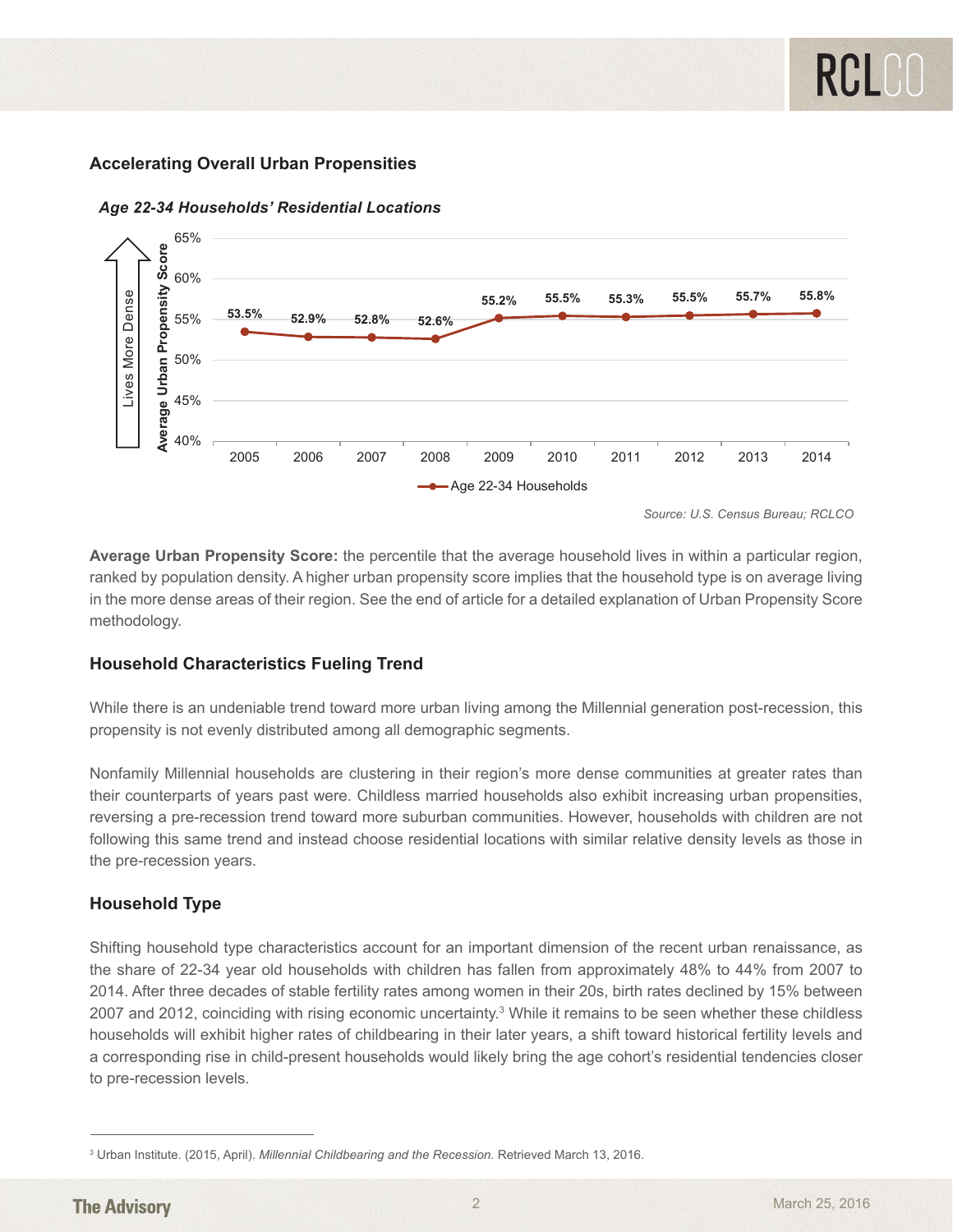

# *Age 22-34 Households' Residential Locations by Household Type Age 22-34 Households' Residential Locations by Household Type*

#### **Age of Householder**

Perhaps the best evidence that urbanizing Millennial residential locations are at least partially a product of delayed later life stages is the discrepancy in trends by age group. Accelerating propensities for denser living environments are most pronounced among 25-29 year old households, while the pace of change is more muted among the 30- 34 age cohort.





*Source: U.S. Census Bureau; RCLCO Source: U.S. Census Bureau; RCLCO*

Delayed family formation most dramatically impacts the age 25-29 demographic where the proportion of households with children fell by 7.5 percentage points, from 42.5% to 35%, in the past nine years. While it is possible that households aged 25-29 will continue their urban propensities through parenthood, the fact that residential locations of households with children are relatively consistent across each sub-age group and remain largely unchanged over the past 10 years casts doubt on this possibility.